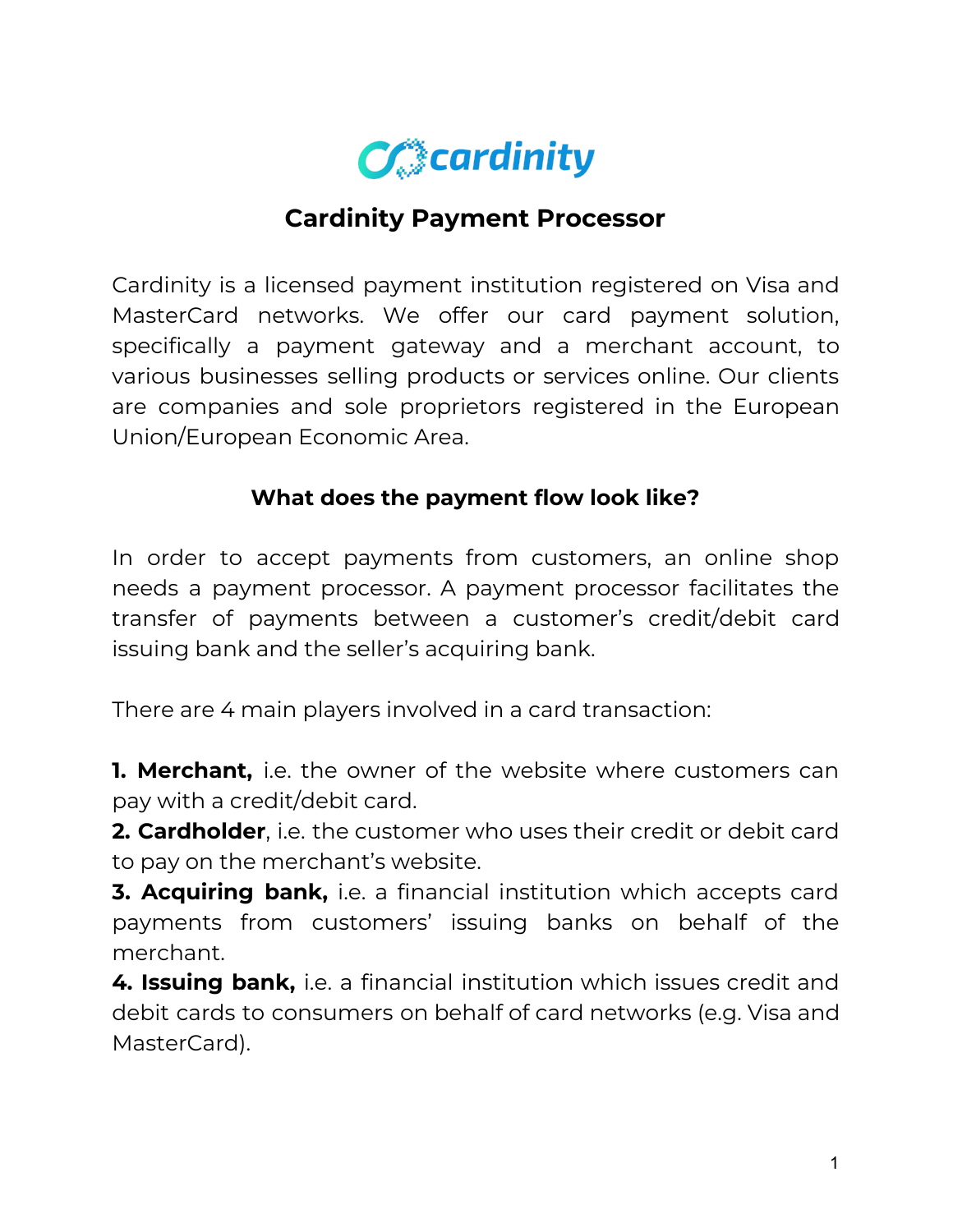In order to make a card transaction possible, the merchant needs a payment gateway.



## **CARD PROCESSING SCHEME**



A payment gateway functions as a POS terminal but a virtual one. In brief, it is a solution for transferring transaction data to the payment processor which forwards it to a cardholder's issuing bank and receiving a response (authorization approved or declined). More information can be found on a separate page dedicated to a payment gateway.